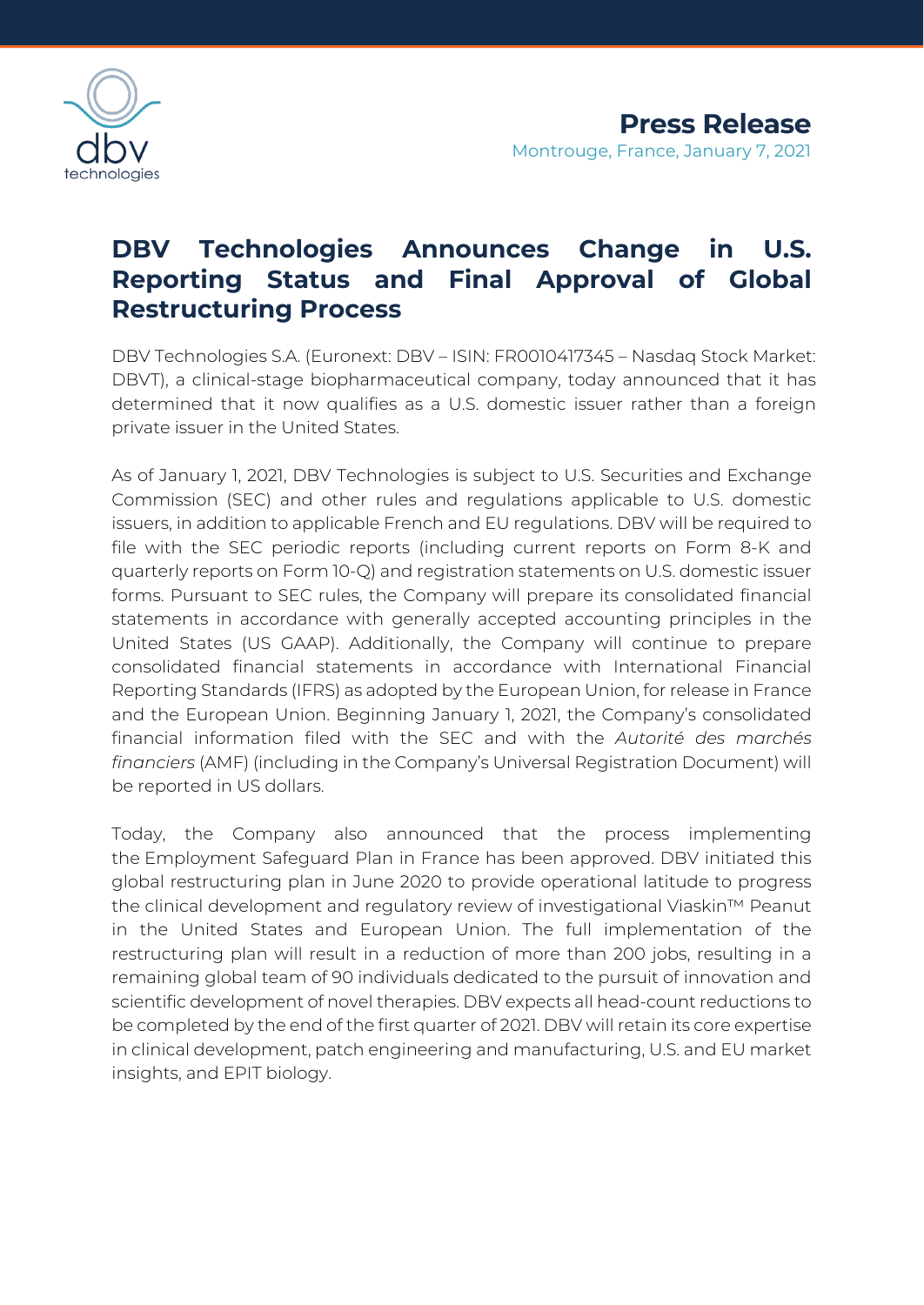

"*This approval represents a significant milestone for DBV*," said Daniel Tasse, Chief Executive Officer. "*We believe our restructuring efforts will yield a leaner organization, enable us to achieve greater financial flexibility, and allow us to best position ourselves as we navigate the late stages of clinical development. I would like to thank all of our DBV colleagues, past and present, who have contributed to the advancement of epicutaneous immunotherapy and to celebrate the talented team that will propel us forward. This is a team of individuals who embody our corporate values of collaboration, curiosity, courage, and credibility*."

As a result of the ongoing global restructuring, DBV has been able to simplify business processes across the Company's global operations. DBV Technologies expects continued deceleration in its average monthly cash burn through the second half of 2021. DBV Technologies expects full implementation of the organization-wide cost reduction measures to be completed by the second half of 2021, at which point DBV forecasts it will have reduced its average monthly cash burn by 40-50% as compared to the first half of 2020. Based on current assumptions regarding the progress of its regulatory dossier and in light of the final approval of the plan, DBV expects these cost-reduction efforts to significantly extend the Company's cash runway to the second half of 2022.

## About DBV Technologies

DBV Technologies is developing Viaskin™, an investigational proprietary technology platform with broad potential applications in immunotherapy. Viaskin is based on epicutaneous immunotherapy, or EPIT™, DBV's method of delivering biologically active compounds to the immune system through intact skin. With this new class of non-invasive product candidates, the Company is dedicated to safely transforming the care of food allergic patients. DBV's food allergies programs include ongoing clinical trials of Viaskin Peanut. DBV Technologies has global headquarters in Montrouge, France and offices in Bagneux, France, and North American operations in Summit, NJ and New York, NY. The Company's ordinary shares are traded on segment B of Euronext Paris (Ticker: DBV, ISIN code: FR0010417345), and the Company's ADSs (each representing one-half of one ordinary share) are traded on the Nasdaq Global Select Market (Ticker: DBVT).

## Forward Looking Statements

This press release may contain forward-looking statements and estimates, including statements regarding the implementation of the Company's global restructuring plan, the potential benefits of the proposed restructuring of the